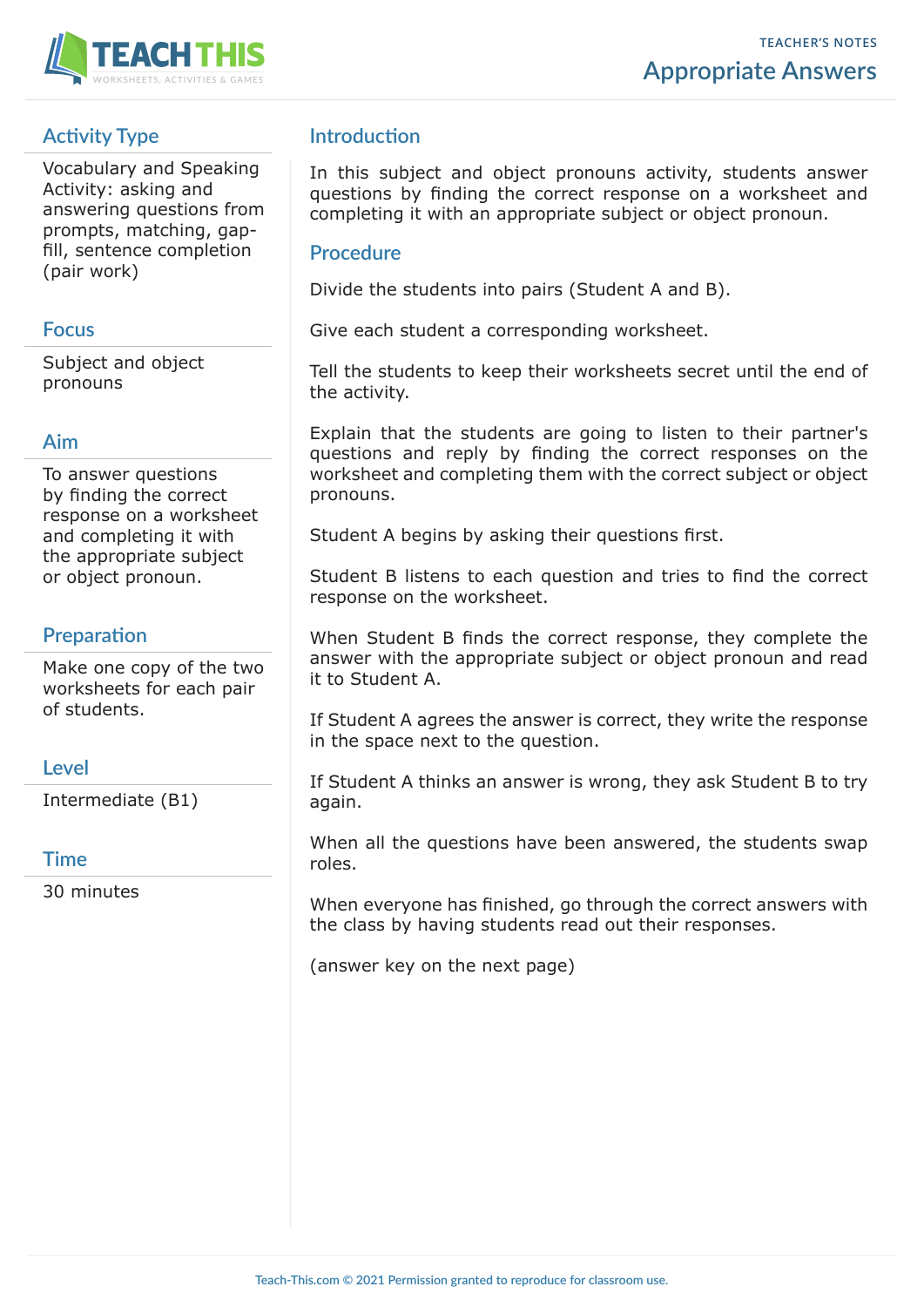

# **Activity Type**

Vocabulary and Speaking Activity: asking and answering questions from prompts, matching, gapfill, sentence completion (pair work)

#### **Focus**

Subject and object pronouns

## **Aim**

To answer questions by finding the correct response on a worksheet and completing it with the appropriate subject or object pronoun.

# **Preparation**

Make one copy of the two worksheets for each pair of students.

## **Level**

Intermediate (B1)

## **Time**

30 minutes

# **Answer key**

Answer key - Student A's questions

- 1. I. Bob gave it to **me**.
- 2. E. **I** bought them at the department store.
- 3. B. No, **they** aren't for **me**.
- 4. D. **She** called **him** this afternoon.
- 5. K. No, I didn't hear from **her**.
- 6. A. **They** went to school together.
- 7. G. Yes, he loves **it**.
- 8. C. No, **he** doesn't like them.
- 9. L. Yes, **I** sent **it** at 3 o'clock.
- 10. H. Yes, I like **him** very much.
- 11. J. Yes, you gave **them** to **me**.
- 12. F. I don't know. **I** can't find **her** anywhere.

Answer key - Student B's questions

- 1. G. I thought I gave **them** to **you**.
- 2. K. I don't know. I've never seen **him** before.
- 3. D. I see **them** every day.
- 4. A. No, she isn't. Do **you** want to talk to **her**?
- 5. L. He is upset with **us** because we arrived late this morning.
- 6. B. Yes, **it** is a best-seller. You have to read **it**.
- 7. H. Sorry, I don't remember **it**.
- 8. F. Yes, but **he** found **it** in his car.
- 9. C. I don't know. I can't find **them**.
- 10. I. Yes, she got **it** yesterday.
- 11. J. I don't know. I couldn't understand **him**.
- 12. E. **They** don't like **him**.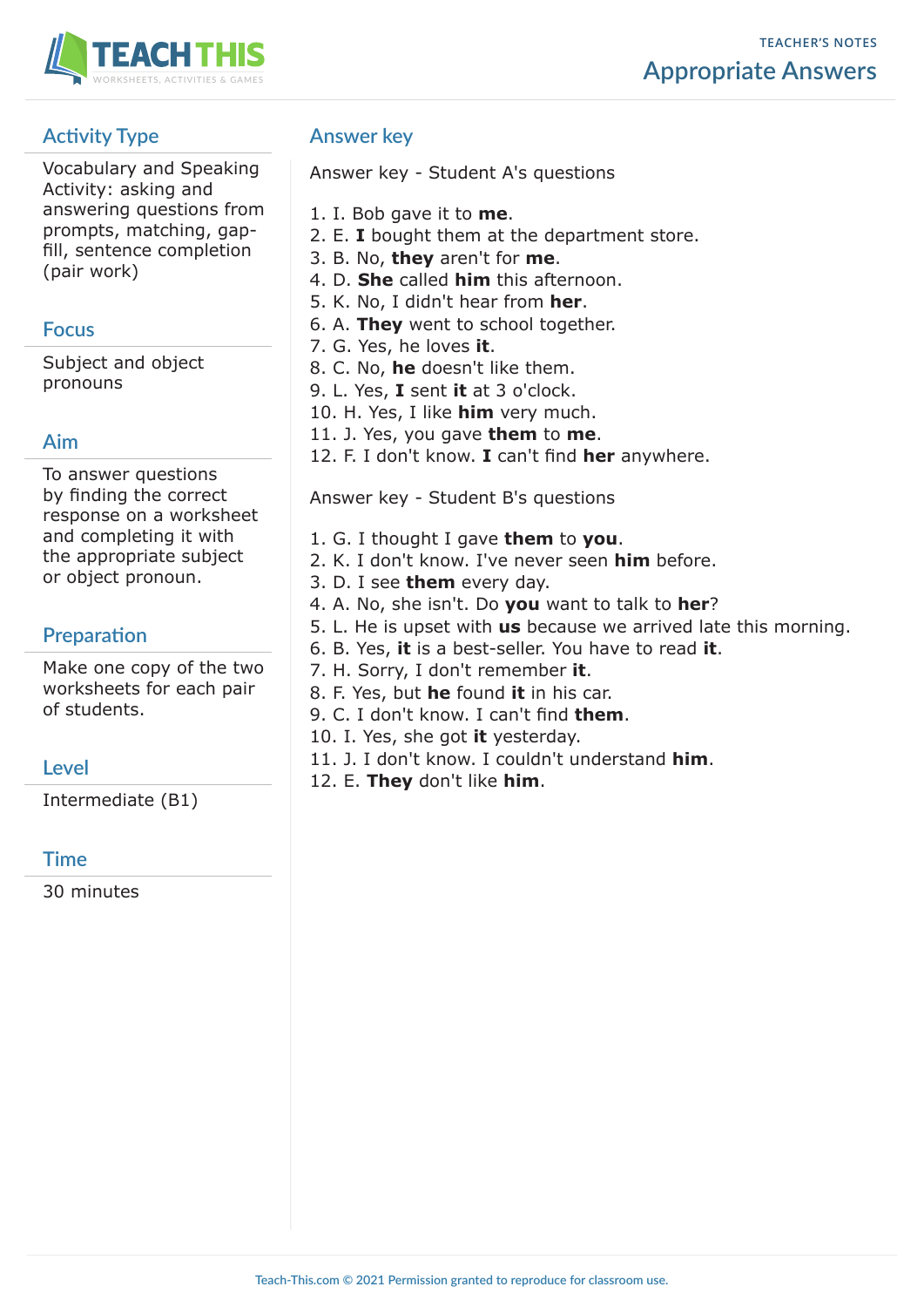

## **Student A**

#### **A. Ask the questions below to Student B. When you hear the correct answer, write it in the space next to the question. If you think an answer is wrong, ask Student B to try again.**

#### **B. Answer Student B's questions using the answers below. Listen to each question to find the correct response. When you find the correct response, complete the answer with the appropriate subject or object pronoun(s) and read it to Student B.**

- A. No, she isn't. Do ................ want to talk to ...............?
- B. Yes, ................. is a best-seller. You have to read .................
- C. I don't know. I can't find ...............
- D. I see ............... every day.
- E. ............... don't like ...............
- F. Yes, but ............... found ............... in his car.
- G. I thought I gave ................. to ................
- H. Sorry, I don't remember ...............
- I. Yes, she got ............... yesterday.
- J. I don't know. I couldn't understand
- K. I don't know. I've never seen ................ before.
- L. He is upset with ................ because we arrived late this morning.